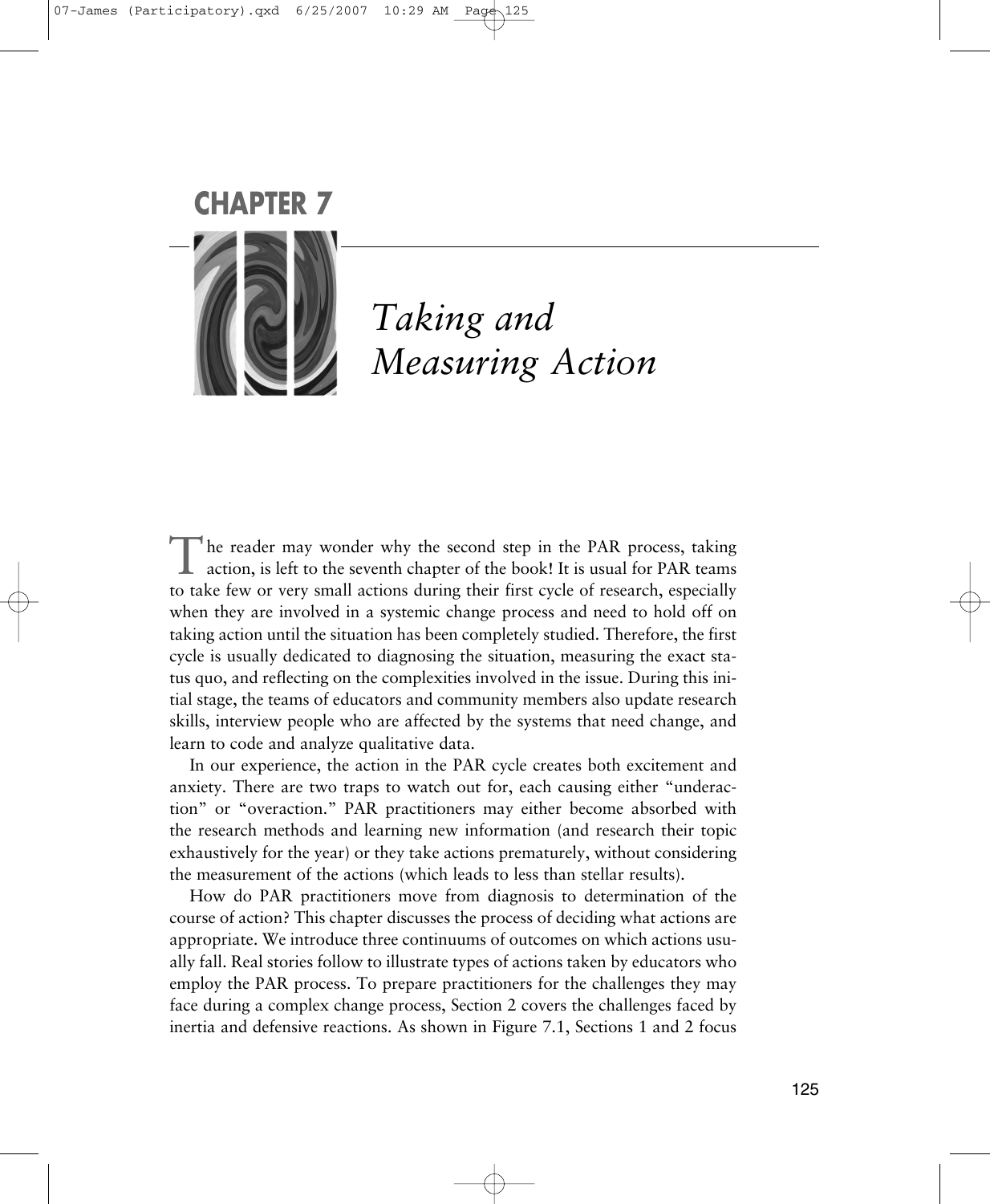entirely on the second PAR step, that of action. The logic model is reintroduced in Section 3, with a discussion of measurement of actions.



# **REFLECTIVE QUESTIONS**

- Remember a time in your life or that of someone you know well that you distinguish as a period of rapid growth. What characteristics come to mind?
- When entangled in solving a problem, how do you know what actions to take?
- What strategies or steps guide your actions throughout a time of change?

# **SECTION 1: HOW TO KNOW WHAT ACTIONS TO TAKE**

At any given time, the most appropriate course of action for each study is guided by the determined purpose of a particular study and the data that have been collected. Actions taken must logically lead toward the final purpose of the study. What did the researchers wish to ultimately accomplish: improved educational practice or whole-school systemic reform? Data, reflections, and the understanding gained from the first steps in the process also steer decisions about what actions to take.

The guidelines for action are as follows:

- Design action to change the situation under study in a positive manner.
- Take small steps.
- Be certain the steps are completely under your control.
- Plan how you will measure each step before you proceed.

Three continuums of positive outcomes of action follow. These give novice PAR researchers a frame of reference for the actions they choose to implement.

# *Three Continuums of Action*

PAR produces positive outcomes in a variety of settings. Results generate discussion within PAR and AR literature about the types of outcomes practitioners work to attain and the methodology proven efficacious in measurement (Hollingsworth, 1997; Noffke & Stevenson, 1995). Kemmis and Wilkinson (1998,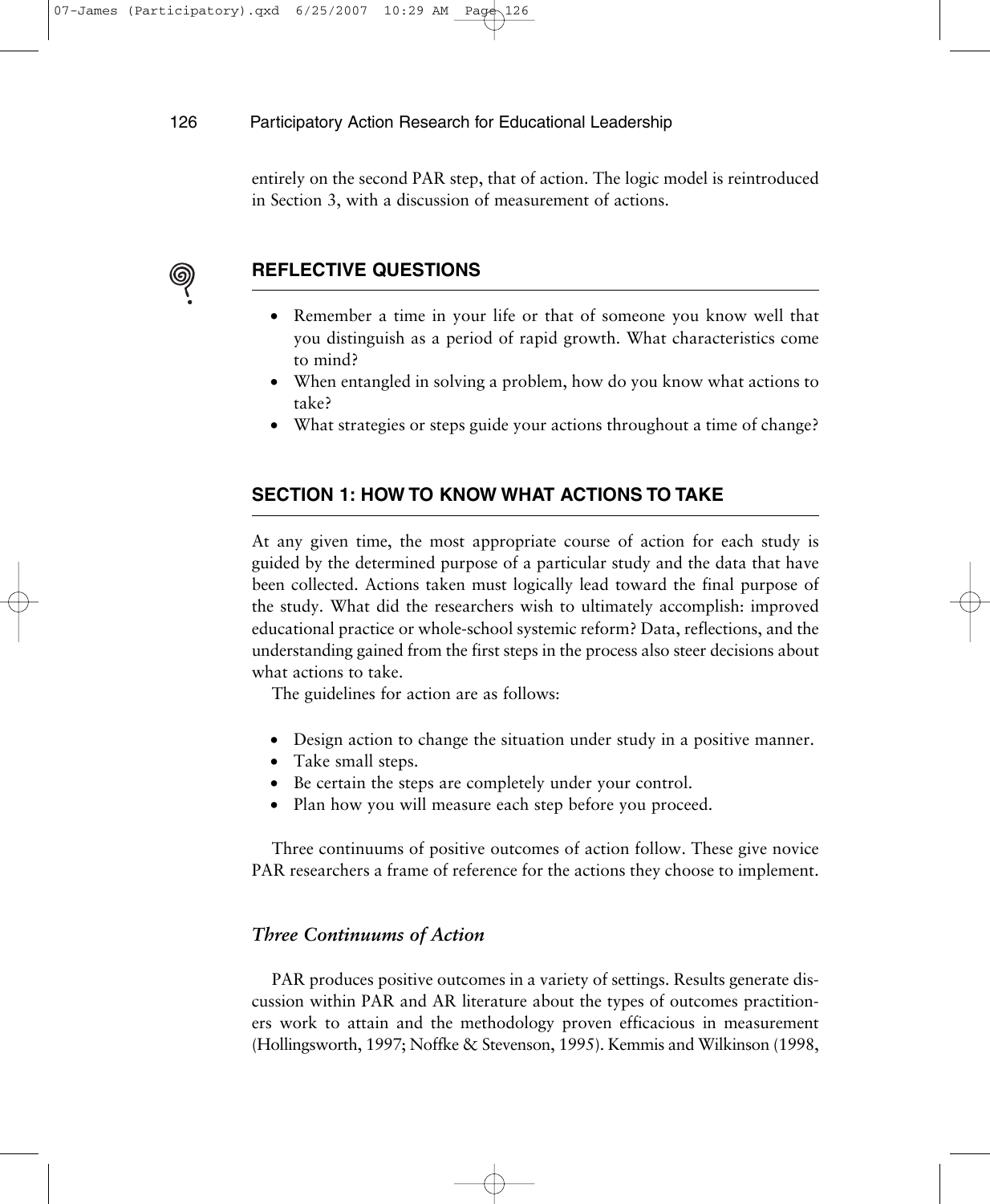

| <b>Questions</b><br>to be<br>addressed                                                | <b>Previous</b><br>studies                                              | <b>Variables</b><br>elements<br>to be<br>measured                                                                                       | Local<br>measure-<br>ments                                                                                               | Form of<br>analysis   |
|---------------------------------------------------------------------------------------|-------------------------------------------------------------------------|-----------------------------------------------------------------------------------------------------------------------------------------|--------------------------------------------------------------------------------------------------------------------------|-----------------------|
| What have<br>others done<br>when wanting<br>to improve<br>reading com-<br>prehension? | (Harvey &<br>Goudvis,<br>2000)<br>(Keene &<br>Zimmer-<br>mann,<br>1997) | <b>Strategic</b><br>thinking<br>Strategic<br>reading<br><b>Bridges</b><br>Synthesis<br>Visualization<br>/Sensory<br>Images<br>Inference | <b>Teacher</b><br>observation<br>Student<br>writing<br>Tapes of<br>lessons<br>Art work<br>with<br>students<br>explaining | Qualitative<br>coding |

Figure 7.1 Chapter 7, Sections 1 and 2's Stage of the PAR Process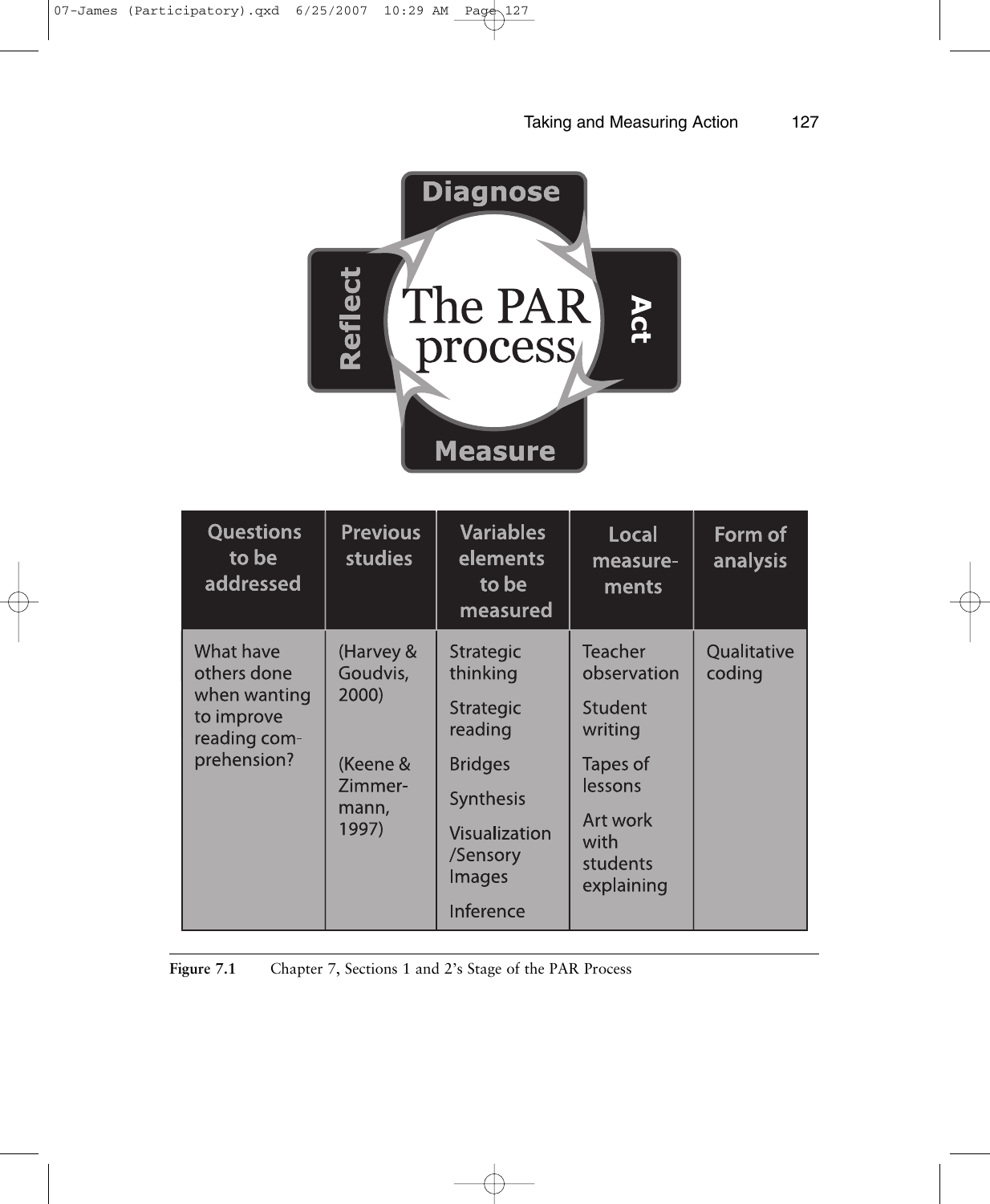as cited in Woolhouse, 2005) discuss PAR as "that which aims to help people investigate reality in order to change it" (p. 30), thereby creating new realities. Across the literature, outcomes resulting from PAR actions fall along three tangential continuums: emancipatory to professional, individual to the organizational development, and personal to political. While we will not discuss the third type at length, we believe (along with Noffke & Brennan, 1997) that all actions taken by individuals are ultimately as political as actions taken to effect the broader political environment.

# *The Continuum of Actions From Emancipatory to Professional Development*

Educators may have a burning desire to save the world, or they may simply want to improve the educational practices in their sphere of influence. Both are appropriate motivations for the PAR process. The *Encarta Dictionary* (n.d.) defines *emancipation* as setting someone free from restrictions. Used in the context of the PAR process, the definition is most often applied to outcomes from practitioners whose actions produced social justice for underserved populations (Hollingsworth, 1997; Smith, Willms, & Johnson, 1997). We believe, however, that the personal emancipation of practitioners who enthusiastically take charge of their lives and work is equally important and valid. Examples of emancipatory outcomes caused by local community members who participated in both research and action teams include the following:

- The development of adult literacy in Brazil in the 1960s, tying literacy of the peasant class to political activism (Freire, 1986).
- A teacher and her students in Santa Ana, California, who recruited community-based organizations in PAR projects to bring about change in their community, ultimately making great strides in pedestrian safety (Wolk, 2001).
- Educators in Gambia studying the reasons girls were not attending primary school, ultimately leading women to start a communal farm from which the produce sales helped to pay for the school costs of girls (World Bank Participation Sourcebook, 1996).

Rosas (1997) reports on a project with educators in Mexico that is both emancipatory and develops professional expertise of educators. Her case study discusses teachers working together in cross-district groups on four types of improvement: academic, community-school relations, teacher-parent relations,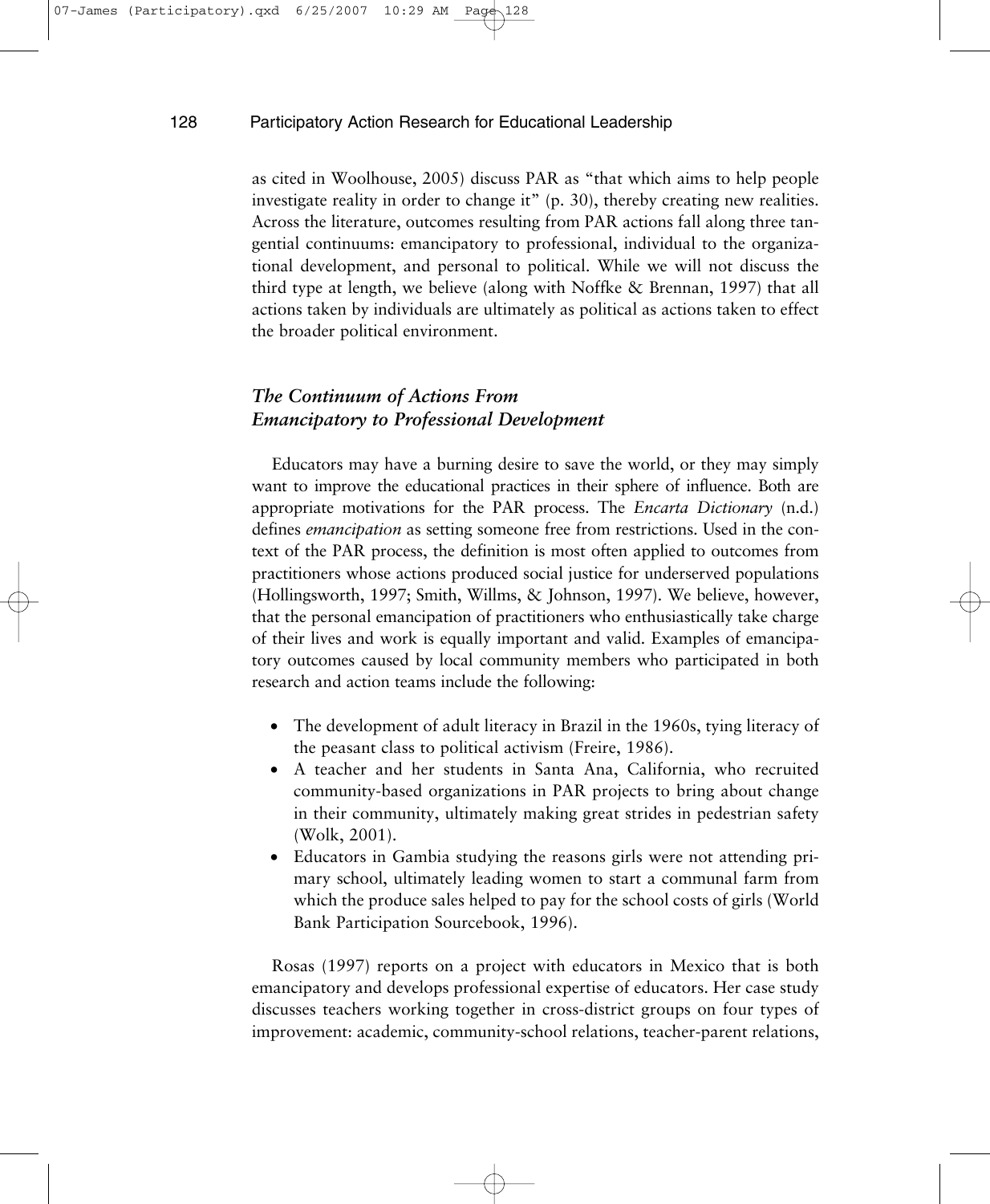and the development of values. She concludes that the importance of the project was to allow teachers to see themselves as creators of school reform.

PAR has deep roots as a method of professional development for educators. A list of 300+ studies done in Madison, Wisconsin, for instance, included topics from *A* such as "Assessment and learning styles" (Brodhagen, 1994) to *W* on "The use of workshops to improve writing skills" (Blessing, 1996). The continuum of outcomes varies from those for gifted and talented students (Houghton, 2003) to changes in educational practices in schools that serve homeless and highly mobile students (James, 2006b).

Our bias is that "it is all good." When people become more involved in their lives, become passionate about what they can accomplish, and set out to make changes, the world improves. In this outlook, we agree with a remark attributed to Margaret Mead: "Never believe that a few caring people can't change the world. For, indeed, that's all who ever have."

#### *The Continuum From the Individual to the Organizational*

The conversation related to the appropriateness of personal practice research versus broader "scientific" study holds broad implications for the development of education, only some of which will be touched on here. Is research valid when individual educators grow in their subjective understanding of their world and their influence in it? Or do PAR practitioners need to worry about whether and to what extent their work develops the field of education? Educators at Bath University believe individual research is sufficient and have developed the theoretic basis for this personalized research, known as "living theory" (Whitehead & McNiff, 2006). Jean McNiff and colleagues (1996) point out that "in action research there is an emphasis on your deliberate intention to intervene in your own practice to bring about improvement. This concern needs to be stated in a special way. Action research questions should be of the type: How can *I* improve . . . ? because action research should be about your action, not the action of others" (p. 17).

At the other end of the continuum, Tomal (2005) emphasizes an organizational development view about PAR methodology. He describes a whole-school project that takes on a typical strategic planning tone more than a project characterized as personalized research or "living theory." Coghlan and Brannick (2001), who work in the field of industry, facilitate projects that are aimed to increase organizational efficiencies, similar to the whole-school project depicted in Tomal's book.

Individual growth need not be mutually exclusive from organizational development. It is our recommendation that all PAR practitioners address the way in which their personalities affect the outcomes of their studies, and vice versa,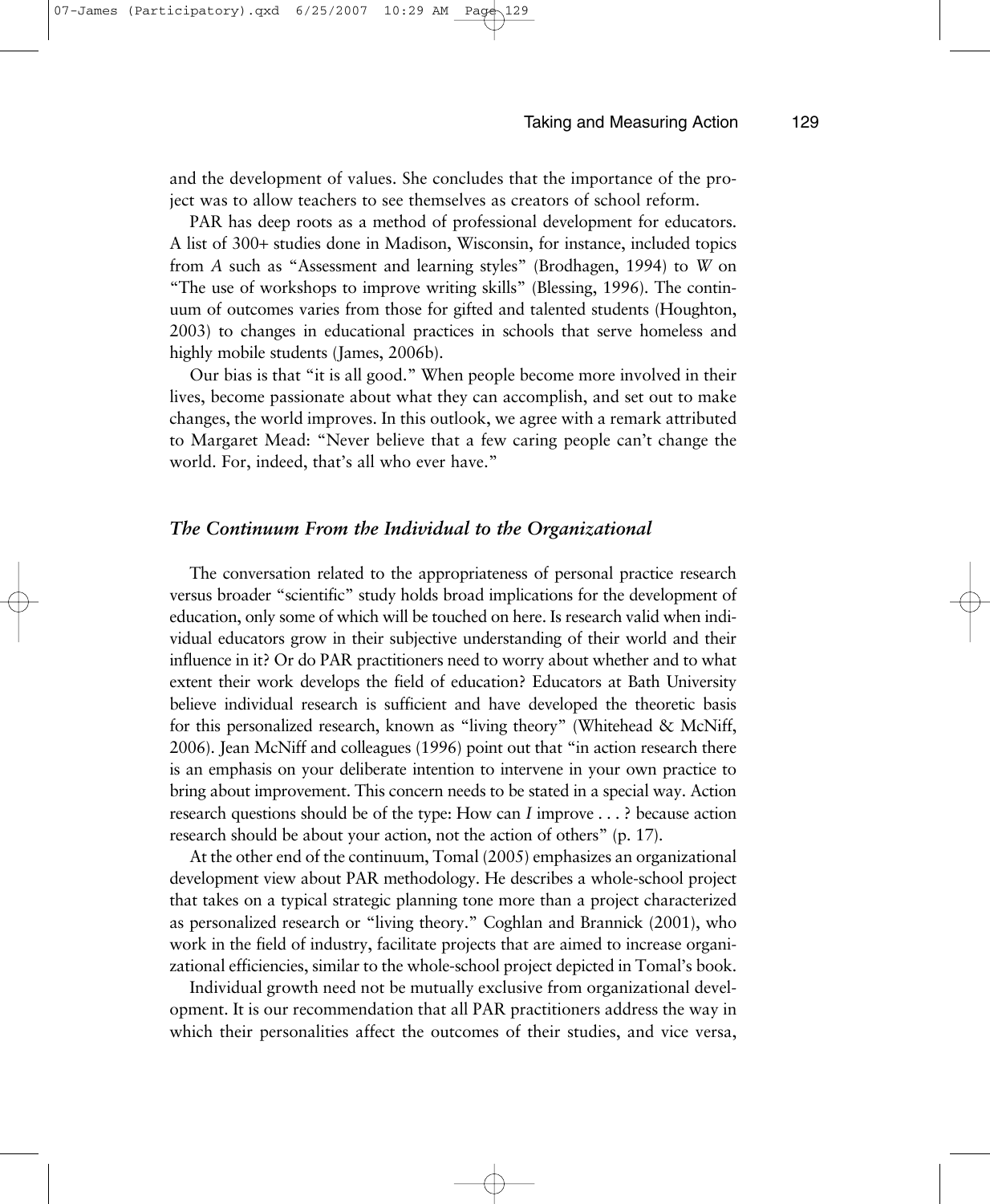within their reflective journals. A question worth asking is "To what extent do my personal preferences influence the way in which the issues under study have developed?" These data provide a window of opportunity for personal growth that may result in actions that, in turn, augment the organizational issues contained within the study.

#### *Examples of PAR to Foster School Improvement*

The following cases are true, culled from a number of public sources, attaching personal, place, and school names where they were available. These stories are merely a snapshot of the extensive international work done both by people in individual practice (AR) and as part of a group (PAR). They tell of actions that are professionally or personally emancipatory, falling on the continuum between individual to organizational in their significance. Finally, by reading between the lines, they express the difficulties researchers have in measuring the outcomes of their actions.

Some of the following stories may elicit a response similar to "But I work on improving my practice in much the same way, and I don't call it action research!" Educators are by nature somewhat reflective and somewhat critical consistently striving to improve their practice. PAR does not change any of these characteristics but rather enhances them. As Stevenson (1995) points out, "Action research has the same intent. It seeks not to replace what practitioners normally do, but to enhance the way they do it by helping them work through the problems they encounter" (p. 197).

# *Teachers or Support Staff in a Classroom or Whole-School Setting*

A social worker in Akira Toki Middle School in the Madison (Wisconsin) Metropolitan School District studied what she could do to increase staff buy-in for a schoolwide bullying and harassment prevention project (Rabenstine, 2002). Rabenstine used AR as a methodology to uncover staff attitudes about bullying and harassment. Part of her study was to produce trainings to support staff who would eventually implement a selected bullying and harassment prevention curriculum. Rabenstine surveyed staff prior to receiving training materials about the new curriculum. Following the training, each teacher partnered with another staff person to cofacilitate student lessons throughout the spring semester. At the end of the school year, pre-/posttest results showed a 20% rise in understanding the necessity to focus on bullying and the ability to handle bullying incidents. Results also showed a near 100% agreement, which leads staff to believe that, in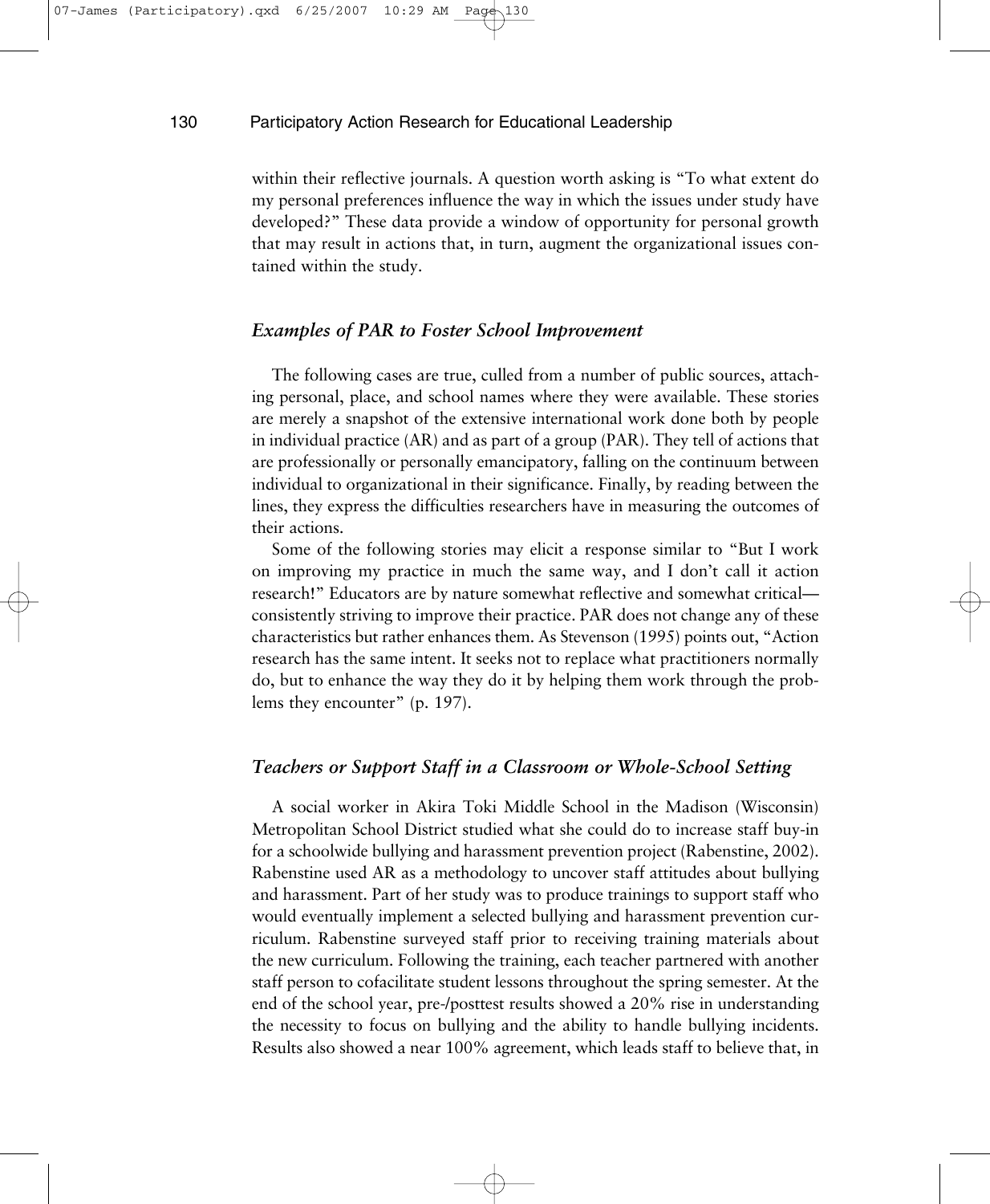the end, their intervention would save instructional time and improve overall safety in the school. Six primary schools clustered around Victoria, Australia, representing diverse physical environments, partnered with a local university to improve science education in their schools (Gough & Sharpley, 2005). The authors condensed the experiences of these schools to six case studies using coordinators' journals, observations, and interviews with both teachers and students as data. In summary, their results showed consistent emancipatory-level improvements in attitudes from teachers about the science curriculum. These changes were engendered because the project (a) increased motivation for learning science in students when it became personally meaningful and they studied their local environments, (b) involved students as researchers, and (c) engaged students in positive environmental outcomes to improve their local environments. The authors conclude that the PAR process stimulated effective teaching and learning in science as well as offering a space through which environmental education emerged.

PAR studies exert broader influence within a school than might first be obvious (Clements & Chao, 2004). A teacher and a literacy coach worked together to increase the degree to which homeless and highly mobile children felt welcome in Westminster Elementary School in Westminster, Colorado. By holding a voluntary Lunch Bunch meeting three times a week, they not only increased school bonding for educationally disadvantaged students but also exposed students' general perception of lack of safety in their school. Data confirmed the issue through a schoolwide assessment. As a result, faculty and PTA provided support to transform the atmosphere. Final data showed a significant change in the development of welcoming school culture.

In response to a poor UNESCO report on the quality of mixed grade-level classrooms on the island of Cyprus, the island's ministry of education centered its attention on these classrooms. To better use local knowledge in their efforts to bring about school improvement (Fullan, 2001a, 2001b), they focused this project on modifying practices to include a teacher-as-researcher model, known as collaborative AR (Angelides, Evangelou, & Leigh, 2005). Two teachers and an academic collaborated, ultimately using reflective journals as data. Teachers' individual practices became more objective about their impact on the curriculum and relationships with parents (Angelides et al., 2005; Wenger, 1998).

#### *Principals*

A principal intern at Thoreau Elementary School in Madison, Wisconsin, used PAR methodology to connect her mentoring assistance with an area of concern relevant to the classroom teachers, that of adequate time for curriculum planning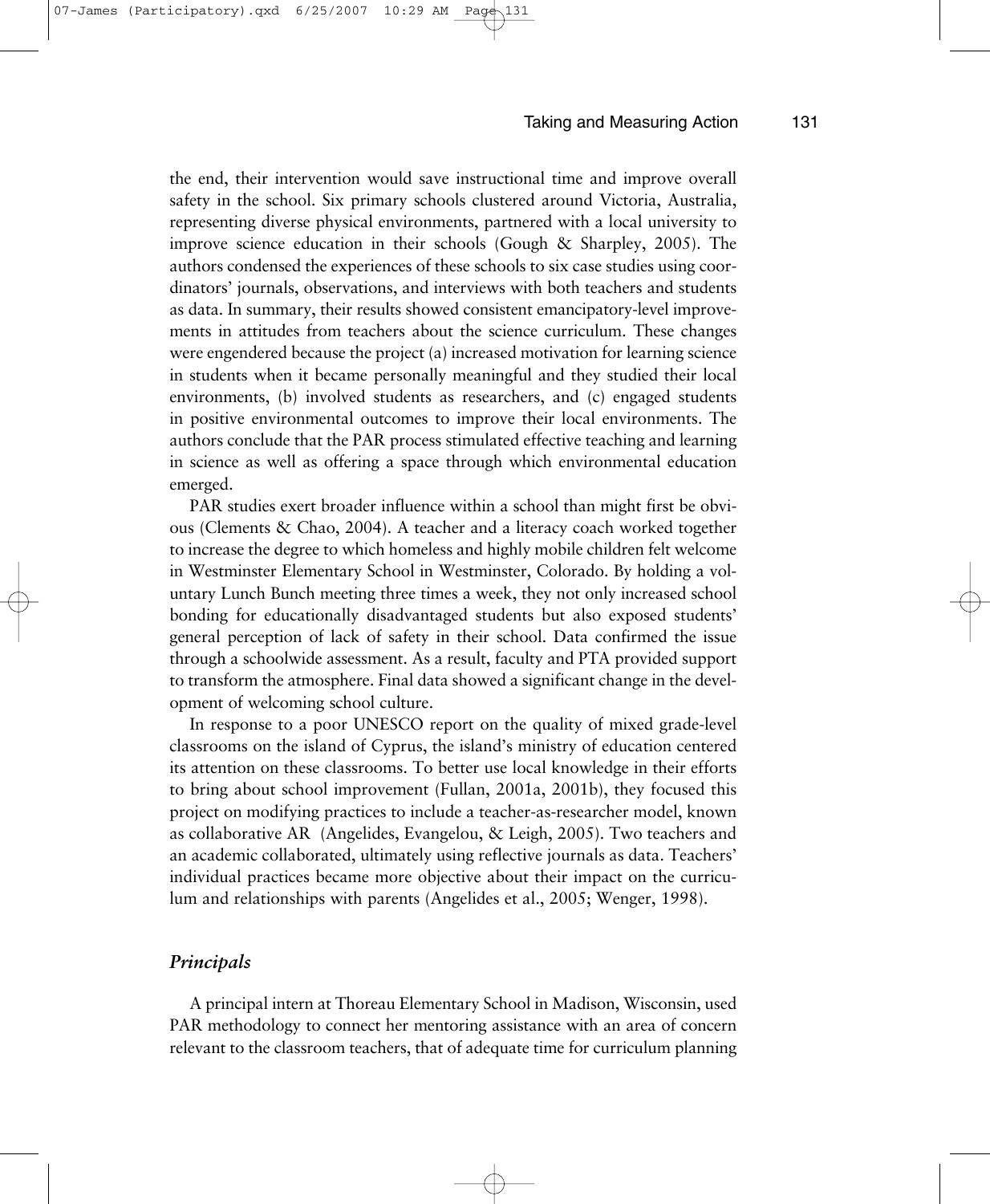(Watson-Peterson, 2000). Finding great disparity in the varied use of planning time by grade-level teachers, Watson-Peterson used survey, midyear assessment, and observational data to negotiate the tension created when administration raised schoolwide issues that cut into teacher planning times. While no particular actions were conclusive, she ends with admonitions for school administrators to be aware of and keep all-school issues to schoolwide venues and grade-level issues to that smaller group of teachers, thus saving everyone's time.

Elizabeth Soffer (1995) studied her disciplinary practice as a principal in 1990, when the seriousness of behavioral incidents sharply increased. In the first round of research, she examined how staff perceived her discipline practices, reflected on whether and to what extent she agreed with those perceptions, and proceeded to examine the literature. During her first action cycle, Soffer designed forms to track the consistency and persistency of her discipline actions. She introduced elements of self-responsibility into her disciplinary process and changed the administration of consequences. In her final cycles, the principal focused on the few boys whose behavior was consistently difficult.

#### *Whole Schools or School Districts*

Tomal (2005) reports on a schoolwide PAR effort at an elementary school in northeast Illinois. The broad study design worked to overcome low teacher and staff morale, conflict, mediocre student test scores, disciplinary problems, budgetary concerns, and inadequate instructional programs. The project initially looked at general strengths and weaknesses in the school. Specific assessments measured curriculum, safety, communications, morale, technology, facilities and transportation, student centeredness and performance, leadership, and community involvement. PAR teams developed in several areas: multiculturalism, facilities, student achievement, school improvement, parent and community relations, safety, human resources and organizational development, and technology. An action plan emerged that was then implemented and measured. Short-term effects included an increase in student test scores in basic reading comprehension and math skills, improved efficiency in several organizational areas, and improved morale.

Madison Metropolitan School District, as cited in a 1998 report, had evidence of almost 300 staff who conducted research on their own practices (Caro-Bruce & Zeichner, 1998). This program accepts proposals during the spring semester for the following school year in which the research will be conducted. PAR participants choose research topics to fit their current professional concerns. Teachers receive release time and supplies. Their projects receive greater recognition in their local school/community forums through reports at meetings or local television coverage. Caro-Bruce and Zeichner point out that the program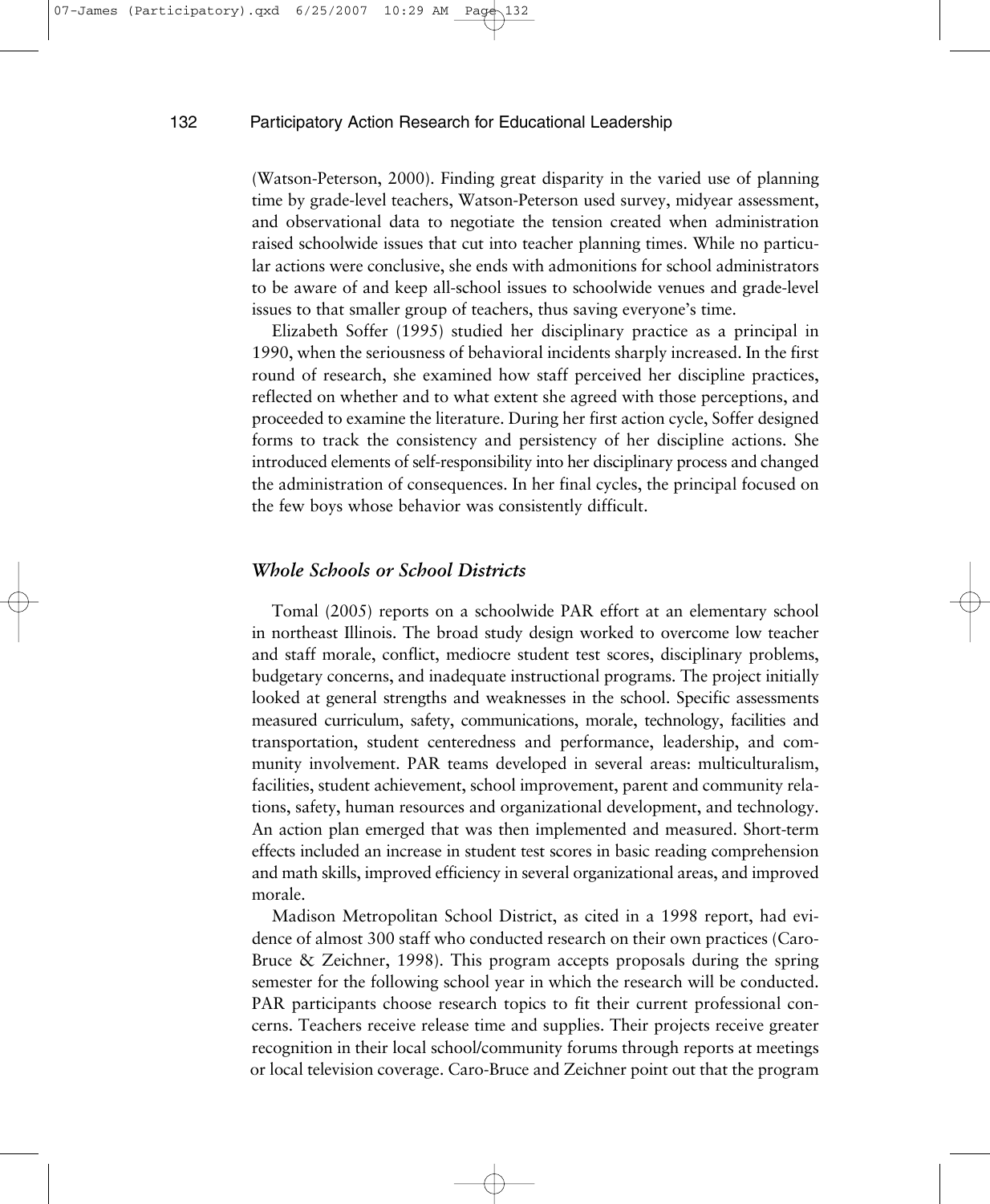has influenced the way the research participants see themselves and their practice. They report increased confidence, analytical processing, collegial involvement, and group learning that accelerated the individual projects. Caro-Bruce and Zeichner conclude that, while the greatest influences from the PAR projects were on individual and classroom practice, that data also show positive professional growth on school culture as a whole.

# **REFLECTIVE QUESTION**

• Reflect on any change effort with which you or someone you know well has been involved. What challenges did the promoters of the change face?

# **SECTION 2: EFFORTS AT CHANGE**

It should be mentioned that not all PAR action steps proceed smoothly. Change is difficult in educational institutions, many of which have layers of institutional history to overcome before new modes of practice can be embraced. This section briefly discusses the challenges of inertia and defensive behavior—providing two methods that may help PAR practitioners address these issues.

# *The Challenge of Inertia*

Usually, educators' actions are consistent with their beliefs about what is best for students. Each educator's position can be placed on a continuum of belief about any topic. For instance, is it better for children to have tightly structured disciplined environments or open, nurturing environments? Because educators are already acting in a way believed to be good for students, schools can become deeply entrenched in current patterns and procedures. Change may require battling a state of inertia, and facilitators must appeal to underlying belief systems while demonstrating that results will be measureable in improved student outcomes. Sagor (2000) reports that the introduction of data pointing to a need for improvement creates the necessary discomfort or **cognitive dissonance** and will propel people to reevaluate their actions. Cognitive dissonance is defined as a condition of conflict or anxiety resulting from inconsistency between one's beliefs and one's actions.

Inertia may be a valuable asset to a PAR study if viewed from the perspective of inquiry. Why are some educators or community members resisting changes? Perhaps they sense a concern with the implementation plan but have lacked the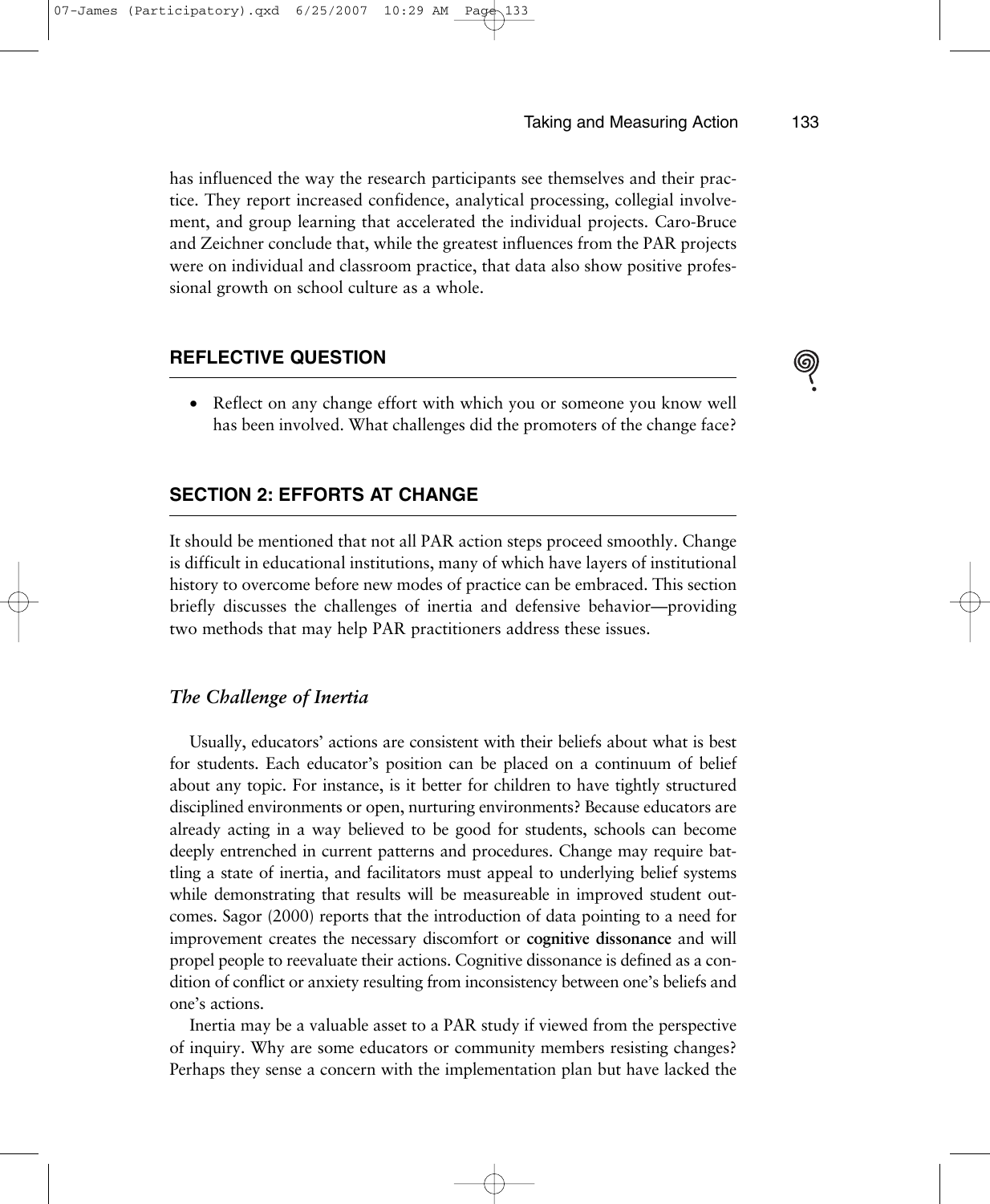opportunity to express their perspectives. Although combating inertia may appear troublesome to practitioners who are convinced of the efficacy of their solutions, we recommend using the inertia to decelerate the process of change, allowing the implementation plan to include even the most conservative ideas. This slower process may ultimately result in an improved iteration of the research questions and greater focus of a study.

In Figure 7.2, the forces between change and inertia are stable and the situation is stuck at the status quo.

PAR practitioners can use the concept of cognitive dissonance to propel change by employing a tool derived from the work of Lewin (1951). "Force field analysis" allows educators to plan actions that aim to tip the balance between forces that create change and individual and organizational inertia. To achieve change toward a goal or vision, three steps are required:

First, the proponents of the change need to mobilize the driving forces to break through the restraining forces. This includes the broadcast of data pointing to the tension between the ideal and the status quo, or discussing the fact that the behaviors seen are not as widespread as imagined (Braxton & Caboni, 2005).



Figure 7.2 Section 2 Forces Between Change and Inertia

SOURCE: Alan Bucknam/Notchcode Creative, 2005.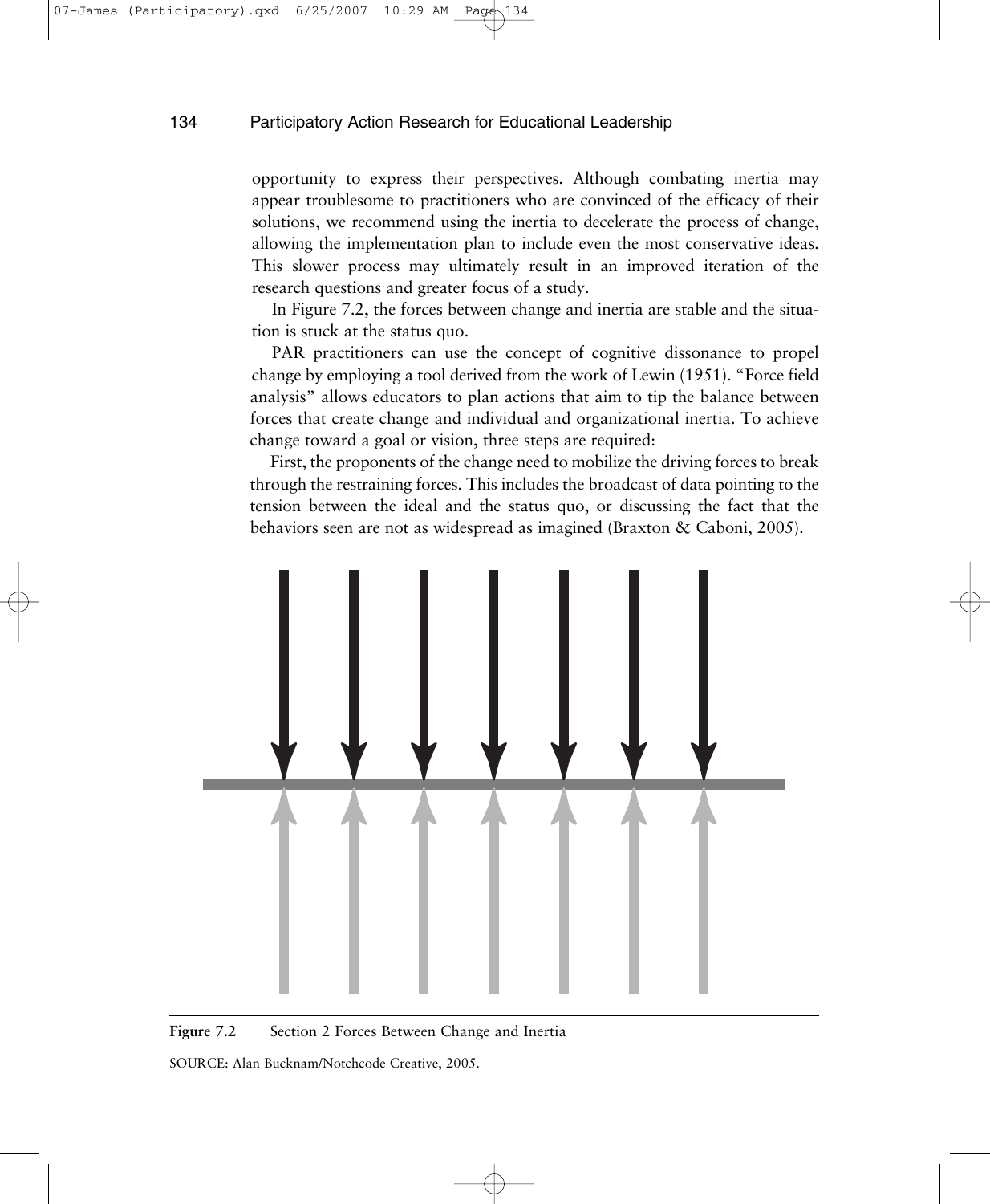Second, a series of imbalances are introduced to the situation to enable the change to take place. In PAR these imbalances are data and actions. This is shown in Figure 7.3.

Third, once the changes move forward, are measured, and demonstrate efficacy for students, policies and other stabilizing influences are established to stabilize the situation at an improved level.

In his book *The Tipping Point: How Little Things Can Make a Big Difference,* Gladwell (2002) points out that many types of circumstances and various roles of people aid the creation of the imbalance that will destroy inertia. The PAR team is a natural environment through which educators can work with their communities to mobilize the positive influence of community leaders toward shifting public opinion, connecting the work of the team with broader resources, and broadcasting its success so that it is adapted by others.

AR texts address the issue of moving past inertia with slightly different viewpoints that are worth consideration. Sagor's (2000) strategies use the mechanics of program development to suggest that PAR practitioners can accomplish this tipping mechanism by (a) presenting the data; (b) establishing a pilot



**Figure 7.3** Tipping Diagram

SOURCE: Alan Bucknam/Notchcode Creative, 2005.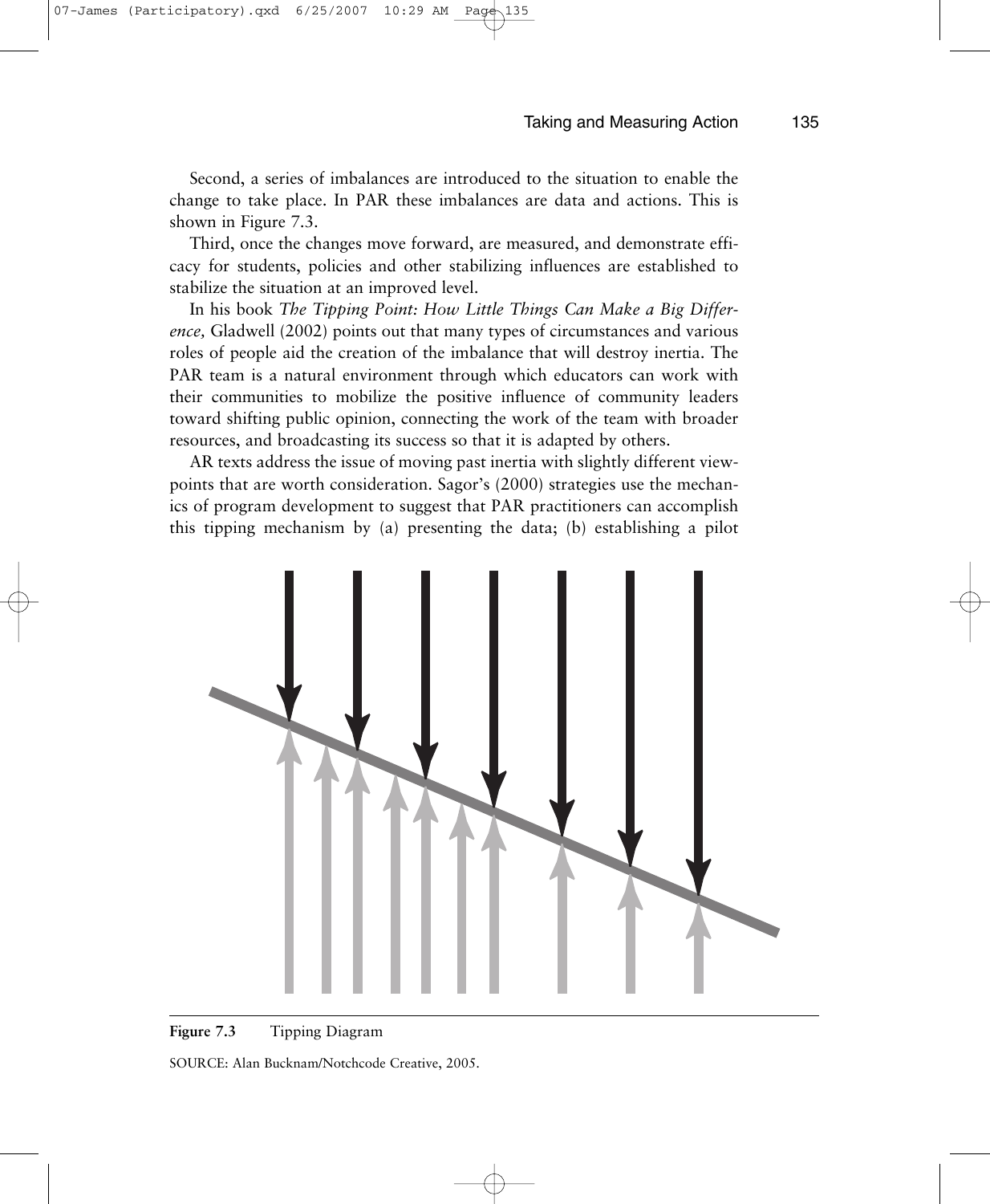program; and/or establishing competing pilot programs; (c) using the research as educational specifications to define, understand, and brainstorm new alternatives; and (d) proofing new action proposals. On the other hand, Calhoun (1994) believes that the tipping is best guided by the value-driven question, "Should we act differently? If yes, how?" (p. 89). These questions drive the initial data collection after which PAR practitioners are instructed to ask, "Knowing what we know now, should we act differently?" Calhoun notes that inertia often comes in the form of focusing on collecting data rather than moving to action.

We believe the PAR process itself mobilizes a holding environment through which educators can manage their unease during systemic change. Since the field of education is one in a current state of flux, this holding environment mitigates distress. PAR teams who experience resistance due to inertia and defensive mechanisms from school and community members may consider inviting these individuals to participate on the PAR teams. Conservative points of view can benefit a study, and major detractors for an initiative can transform into the strongest advocates when engaged from inside the process.

#### *Defensive Behaviors*

Cognitive dissonance may not be enough to push human behavior in a new direction. Frequently, change is seen as a threat to power and authority, and this increases the likelihood that PAR practitioners will encounter defensive reactions, both within themselves and from others. As practitioners have ideas about which they feel strongly, the PAR process enables them to unfreeze, surface, change, and refreeze their ideas or mental models. Adept practitioners understand that during these moments when they believe a situation to be "wrong," they may be operating upon the assumption that everyone shares their perceptions about the situation. Therefore, to cull out diverse and multiple perspectives related to the issue, further investigation is required.

Overcoming defensive behaviors is discussed by Argyris, Putnam, and Smith (1985) in their treatise on action science. They suggest that a method in creating action is confronting that which does not want to move. Confronting is a process by which social actors are forced to confront themselves and others explicitly by pointing out (and inquiring into) defensive reactions while analyzing the consequences of giving in to them. Argyris and colleagues point out that while not all defensive reactions have negative consequences, many are the cause of groups that cycle endlessly between conflicting demands. Greenwood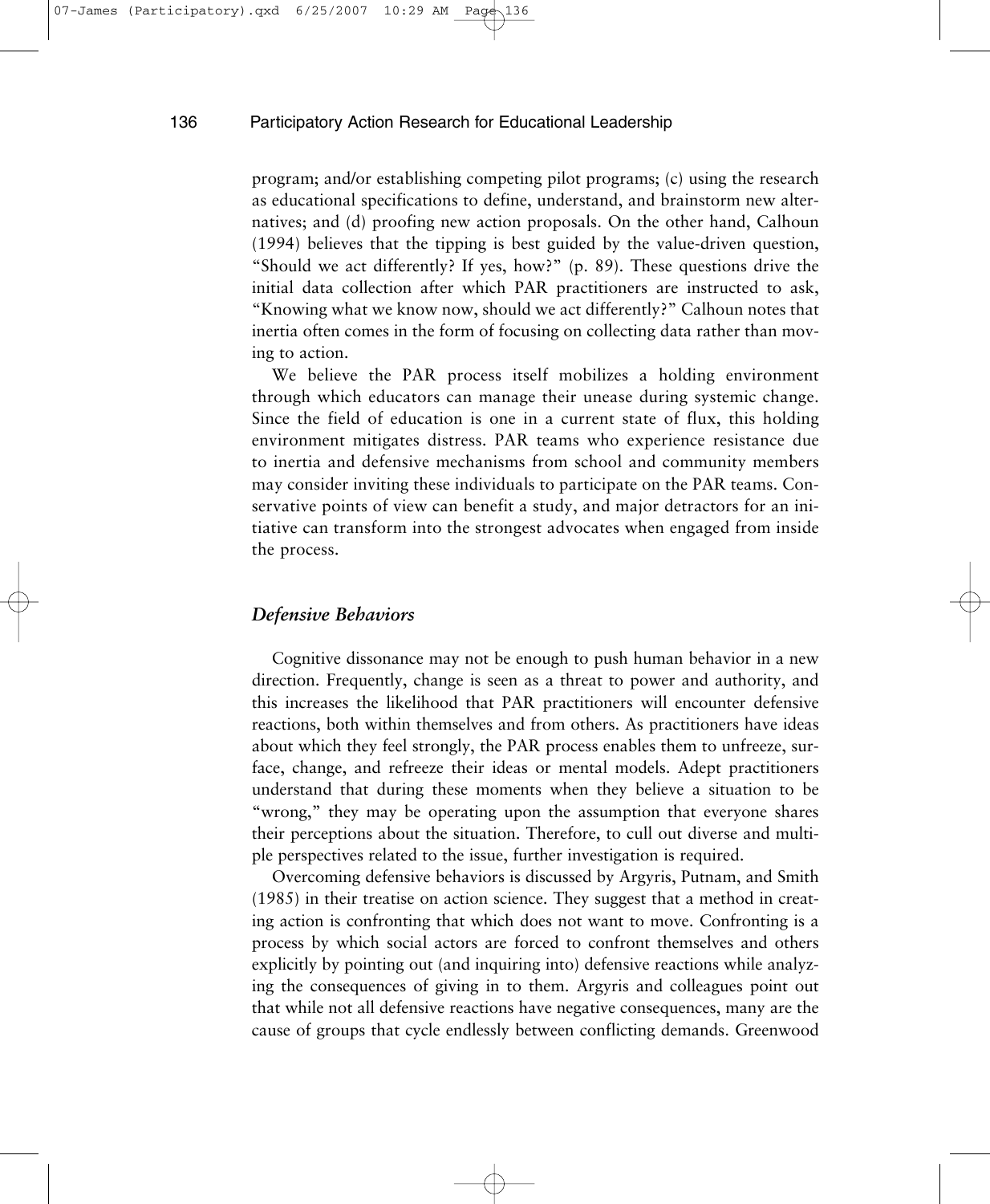and Levin (1998) counter this by suggesting that PAR studies are successful when they confront opposition and resolve conflicts.

Argyris and Schön (1974) and later Senge (1994) work with the ideas of defensive behavior in the creation of what they call the **ladder of inference,** which is a problem-solving strategy in systems thinking (adopted here to discuss choices made with data) used to help understand the development of inferences. Shown below in Figure 7.4, this model describes potential escalation of defensive mechanisms. PAR practitioners can use the tool to analyze how thoughts, assumptions, beliefs, and actions may be based first on data but quickly evolve (or de-evolve) into something originally not intended. This devolution creates the defensive behaviors that Argyris and colleagues (1985) and later Greenwood and Levin (1998) suggest need to be confronted. PAR presents an excellent format with which to confront defensive behaviors due to its reliance on the first rungs of the ladder: observation and data.



**Figure 7.4** The Ladder of Inference

SOURCE: Alan Bucknam/Notchcode Creative, 2006. Adapted from Argyris & Schön (1974) and Senge (1994).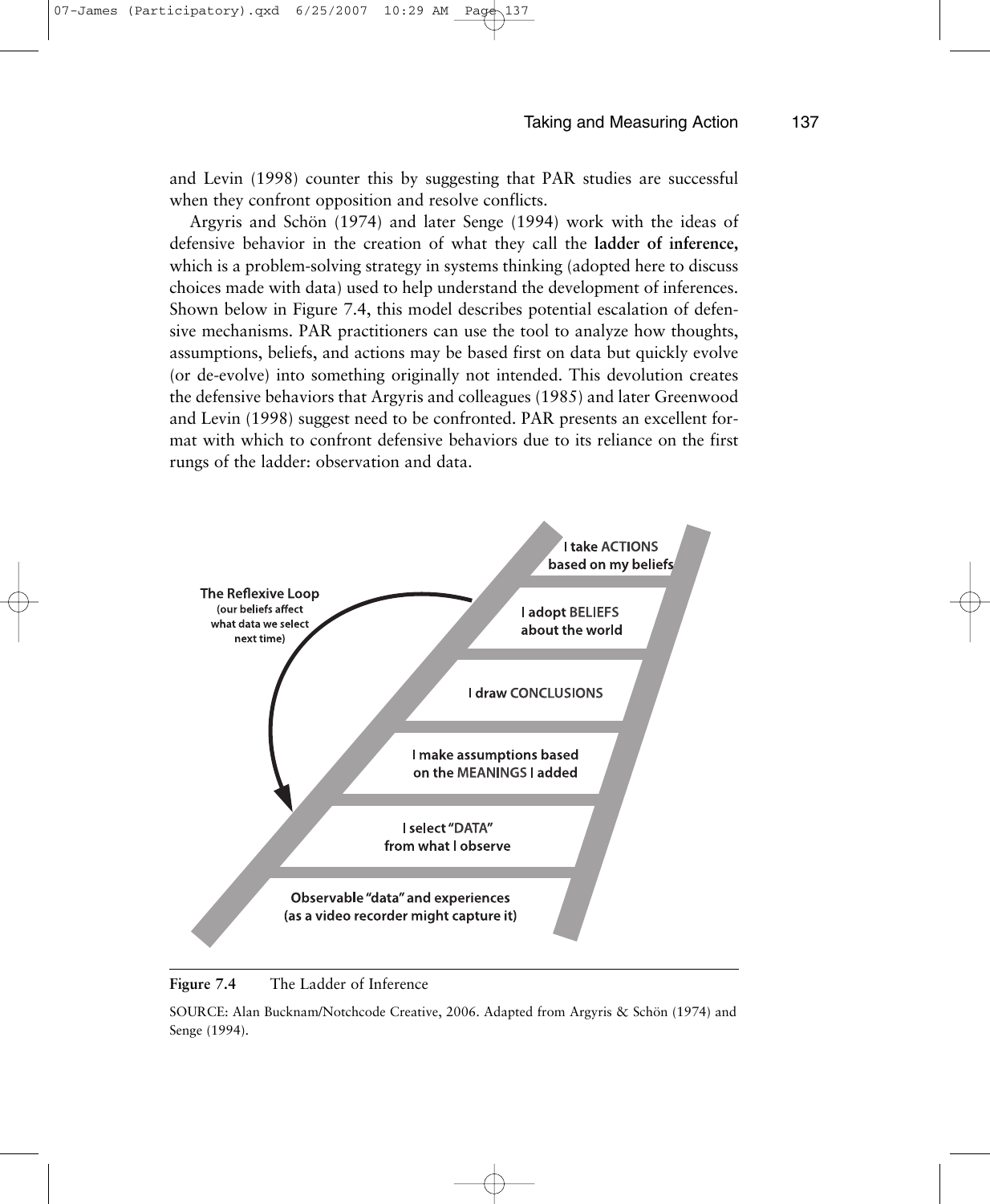# *Task 7.1: Analyzing Force Fields and Defensive Behaviors*

The purpose of this task is to aid PAR practitioners in confronting their own inertia and defensive reaction through reflective note taking. This task can be done easily by either individuals or groups.

### **Procedure**

On a piece of paper draw a diagram similar to the first one in this chapter shown in miniature here.



**Figure 7.5** Task 1 Forces Between Change and Inertia

SOURCE: Alan Bucknam/Notchcode Creative, 2006.

- 1. List the forces that work for change in the situation under study by the PAR group and those that work against it.
- 2. Brainstorm other data, communication systems, or actions that can be added to create a tipping point that propels change to occur.
- 3. List the major stakeholders, including yourself.
- 4. Reflect on the areas of action or change in personal and institutional behaviors that are likely to cause defensive behaviors.
- 5. List possible underlying motivations and ideals for education that can be enlisted to ease defensive behavior.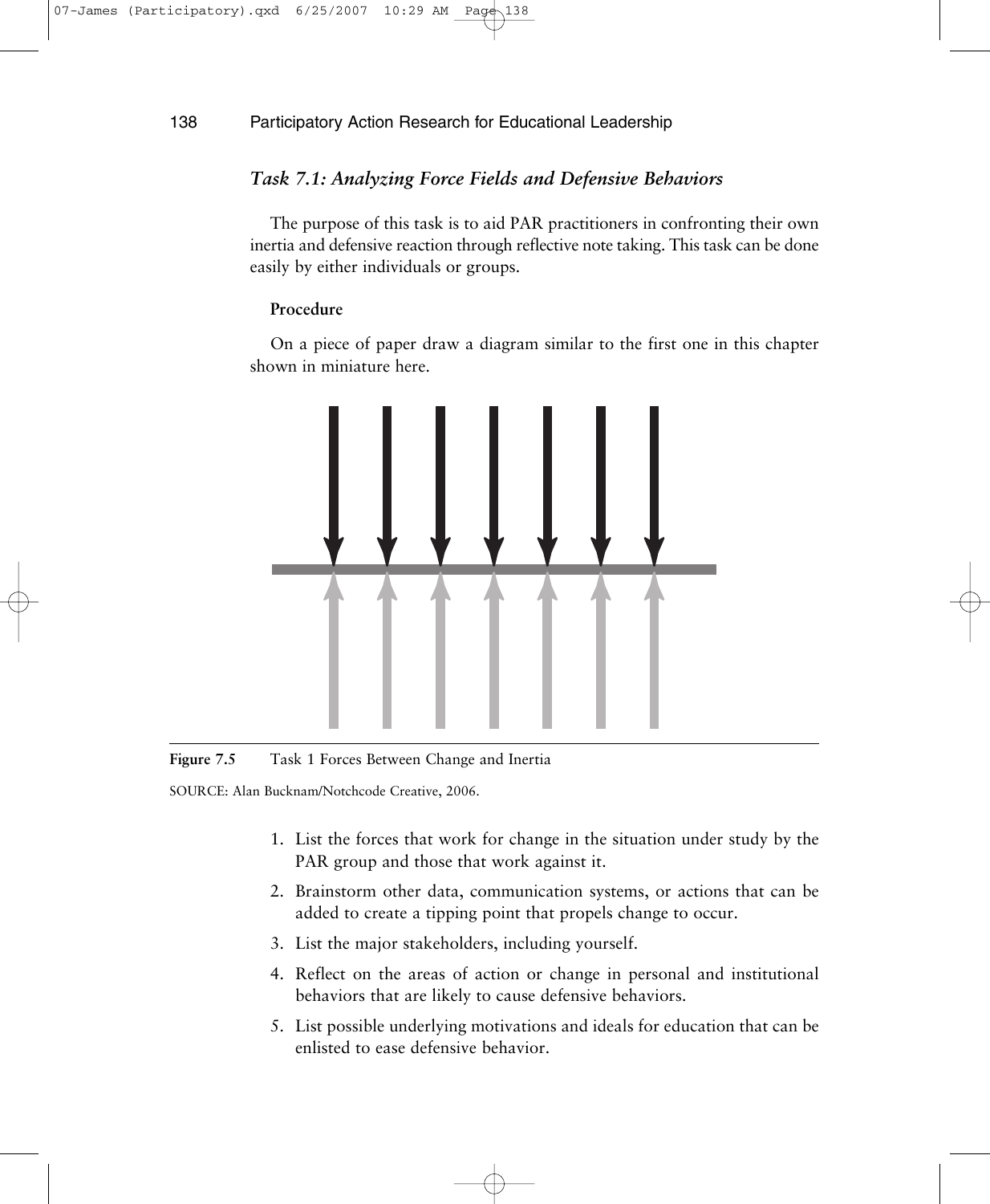- 6. Note which motivations may be driven by an assumption. Do data exist that challenge the assumption?
- 7. Brainstorm ways to confront potential defensive mechanisms both in yourself and in others.

# **REFLECTIVE QUESTIONS**

07-James (Participatory).qxd 6/25/2007

- Imagine an action that you wish to take to improve upon the educational situation you are studying. What measurements do you readily have that express the status quo?
- What components of the current situation should change because of the actions you intend to implement?
- What additional measurements will be needed before, during, and after the implementation to demonstrate outcomes?

# **SECTION 3: MEASUREMENT**

We conclude this chapter on action by discussing the measurement of shortterm actions and change. For this discussion, we move to the wisdom developed in the past 30 years in the field of program evaluation, particularly evaluation designed for use in the social sciences. Two considerations bear discussion: formative versus summative work, and determining the focus of the evaluation.

PAR practitioners decide upon how their actions will be measured before they act, and then they implement research methods to capture pertinent data from which they analyze outcomes. As shown in Figure 7.6, Section 3 corresponds to the act and measurements steps when PAR practitioners focus on measurement during and after each action they implement to create the desired change.

### *Formative Evaluation*

There are two recognized types of evaluations: formative and summative. The first, **formative**, contains a variety of ways in which practitioners measure shortterm results *with the purpose of making course corrections while the program continues*. **Summative evaluation**, on the other hand, measures outcomes close to or at the end of the project. For our purposes, measuring the results of any individual action cycle within a PAR project falls under the heading of formative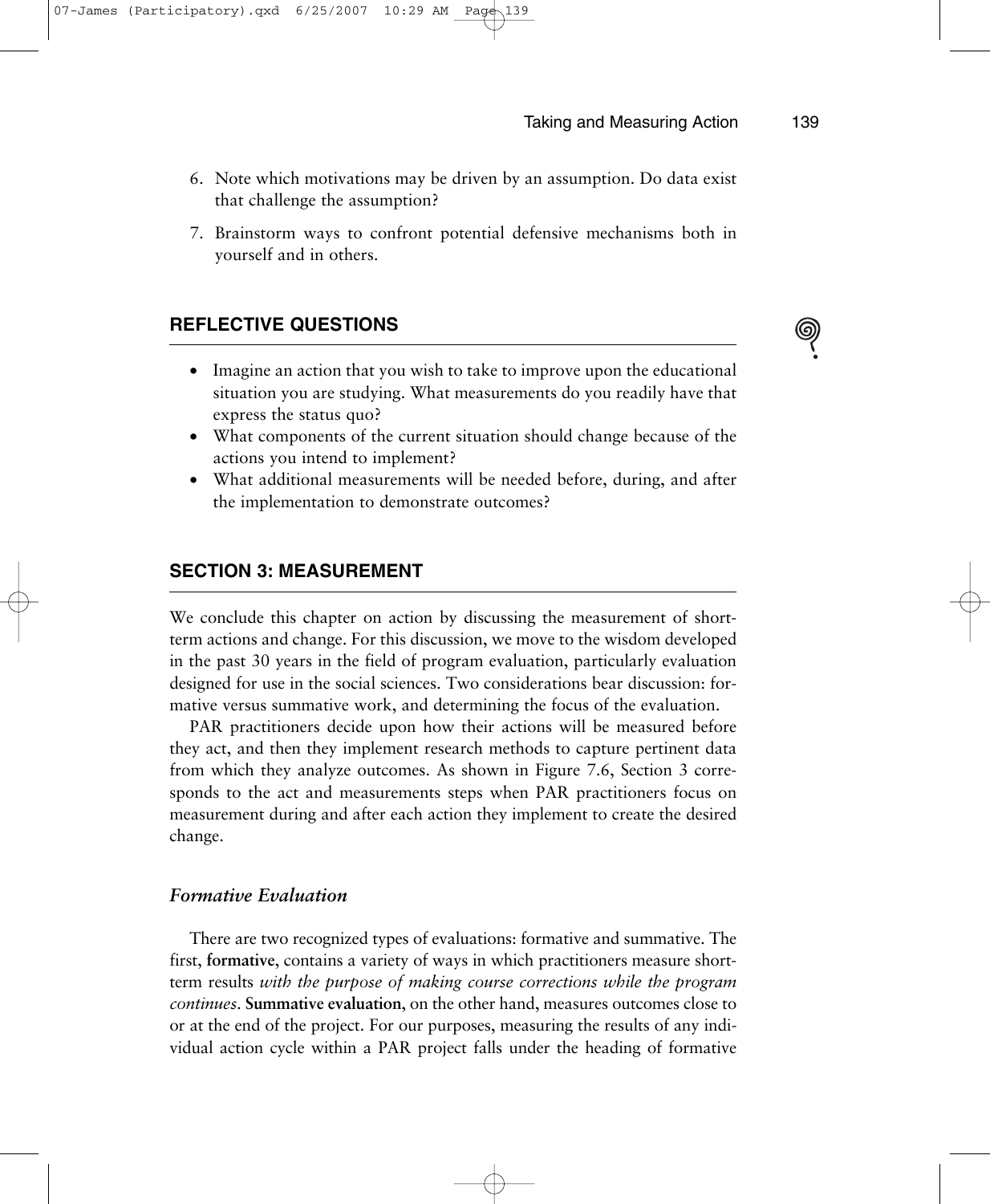



Figure 7.6 Chapter 7, Section 3's Stage of the PAR Process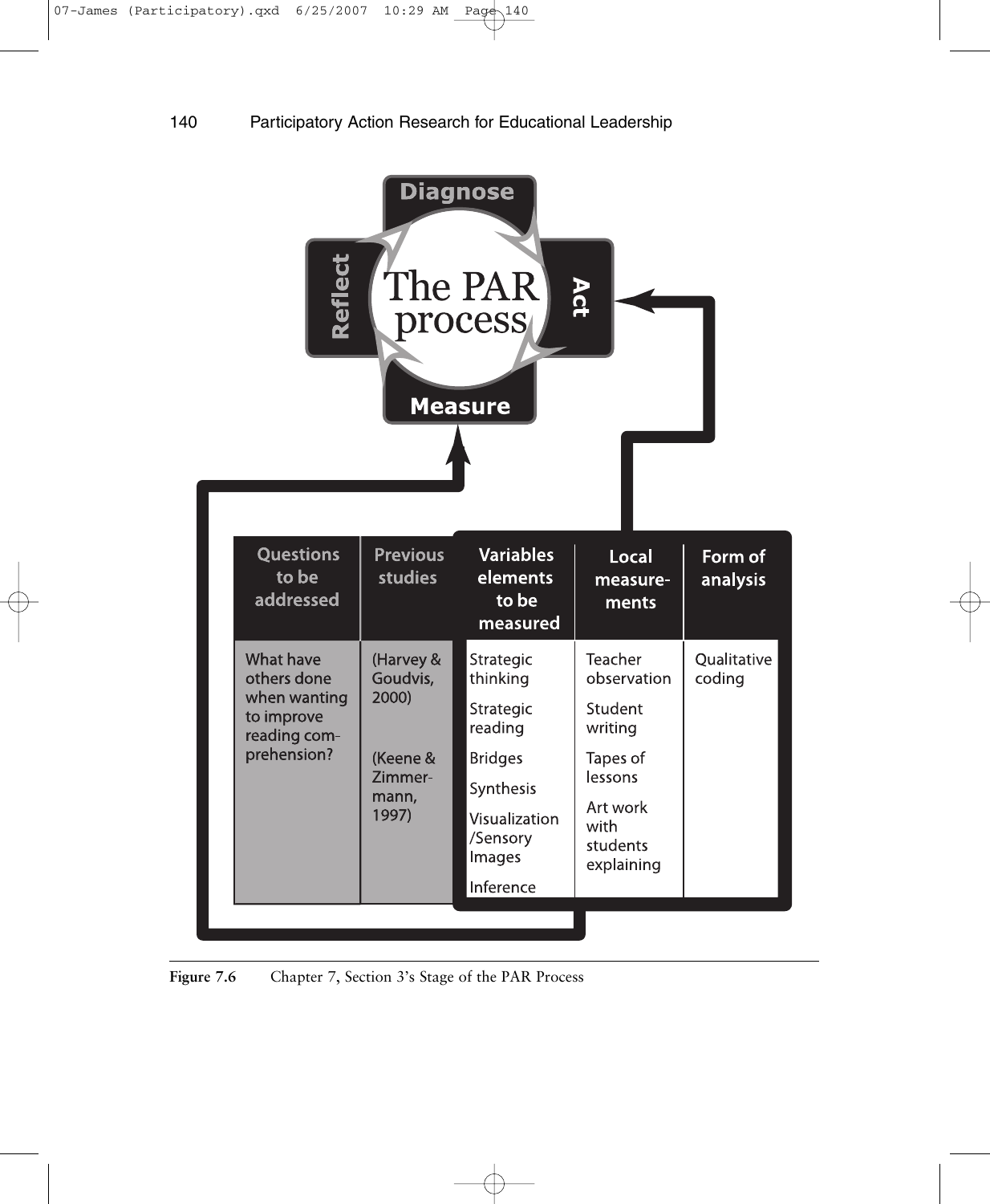evaluation. This is theoretically important because this type of evaluation acknowledges the PAR practitioners' understanding that the outcomes they measure may or may not remain valid at the end of the project and that outcomes from each successive cycle will be used to suggest new directions for future work (Fitz-Gibbon & Morris, 1987; Herman, Morris, & Fitz-Gibbon, 1987).

#### *Focus and Responsiveness*

There are two standards for program evaluation: focus and responsiveness. Focus refers to considerations that drive the researchers' approach, the questions they ask, and the people of whom they ask questions (Stecher, Davis, & Morris, 1987). Focus covers the variables and local measurements sections of the logic model and sets the standard that local measurement of short-term outcomes of action cycles should be "goal oriented" (p. 27). By this we mean that the focus of the evaluation of an action is to determine whether and to what extent the actions aided the PAR practitioners in addressing the issue they are studying. As an example, Principal Soffer, whose study on disciplinary consequences was discussed in Section 1, examined whether the actions she took diminished the numbers of students being sent to her office after each cycle of actions.

The second standard focuses evaluation of short-term outcomes in a way that is responsive. Stecher and colleagues (1987) define "responsive" as that which is "guided by the belief that the only meaningful evaluation is one that seeks to understand an issue from the multiple points of view of all the people who have a stake" (p. 36) in its outcome. The participatory nature of PAR conveys the belief that education is served best by the inclusion of all the voices of local concern. Consequently, a responsive focus would dictate that research practitioners employ qualitative measures as they seek to understand the reality of the people involved in both delivering and receiving project actions.

# *Determining Variables With Which to Measure Short-Term Outcomes*

The PAR team first decides what short-term outcomes will result from their actions. These outcomes need to be measured against the goals of the action and the purpose for the study as a whole, using variables derived from previous research when possible (Fiester, 2001; Fitz-Gibbon & Morris, 1987; Herman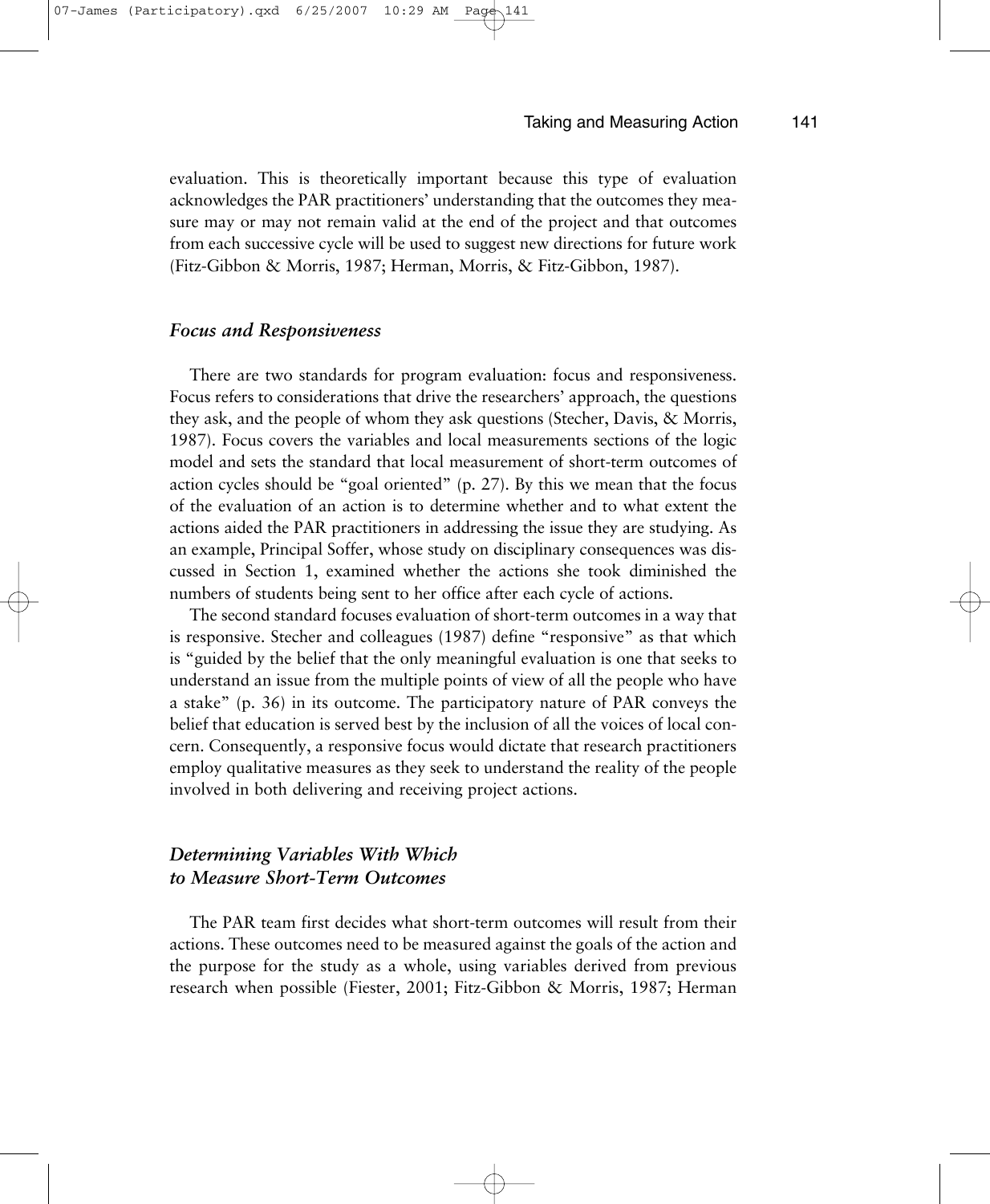et al., 1987). We suggest the following steps in determining which local measures to use:

- 1. Separate the actions into multiple lines of cause and effect. In the Soffer example, she increased the number of staff on the playground to decrease the number of behavior incidents. Therefore, she could measure the behavior before, midway, and after a few weeks to note whether and to what extent there had been improvements.
- 2. Note potential mismatch between desired outcome and the action(s) taken and revise variables accordingly.
- 3. Use the PAR team to brainstorm imaginative yet credible ways to detect both student-level and organizational goals. Note all variables that might change during the implementation of new actions and decide whether and to what extent they relate directly to the purpose of the project and should be included in measuring the effect of the change.
- 4. Match measurements to the purpose of the project.
- 5. Focus data collection methods on outcomes that are observable and can be gauged using local measures.

Measuring the outcomes of actions in PAR is similar to measuring the outcomes of feasibility studies in other types of evaluation (Herman et al., 1987). For instance, a PAR group may have in mind multiple actions that they believe will address the challenges they are studying. First, they decide which actions to implement and measure. Then they divide the work among them, testing their ideas with a limited amount of the school population. By restricting the work to a smaller population, they quickly gather preliminary data with which to inform the next reflective and diagnostic PAR steps.

#### *Measuring Outcome Steps*

PAR practitioners should be wary not to derive too much meaning from any specific short-term outcome. For instance, the first step for students to turn in homework is to have the knowledge of the importance to complete the homework. Knowing about homework and its importance, however, does not necessarily mean that students will change their behaviors.

In the **stages of change model,** behavior change does not happen in one step. People tend to progress through different stages on their way to successful change and progress at their own rate. The model describes a person's growth from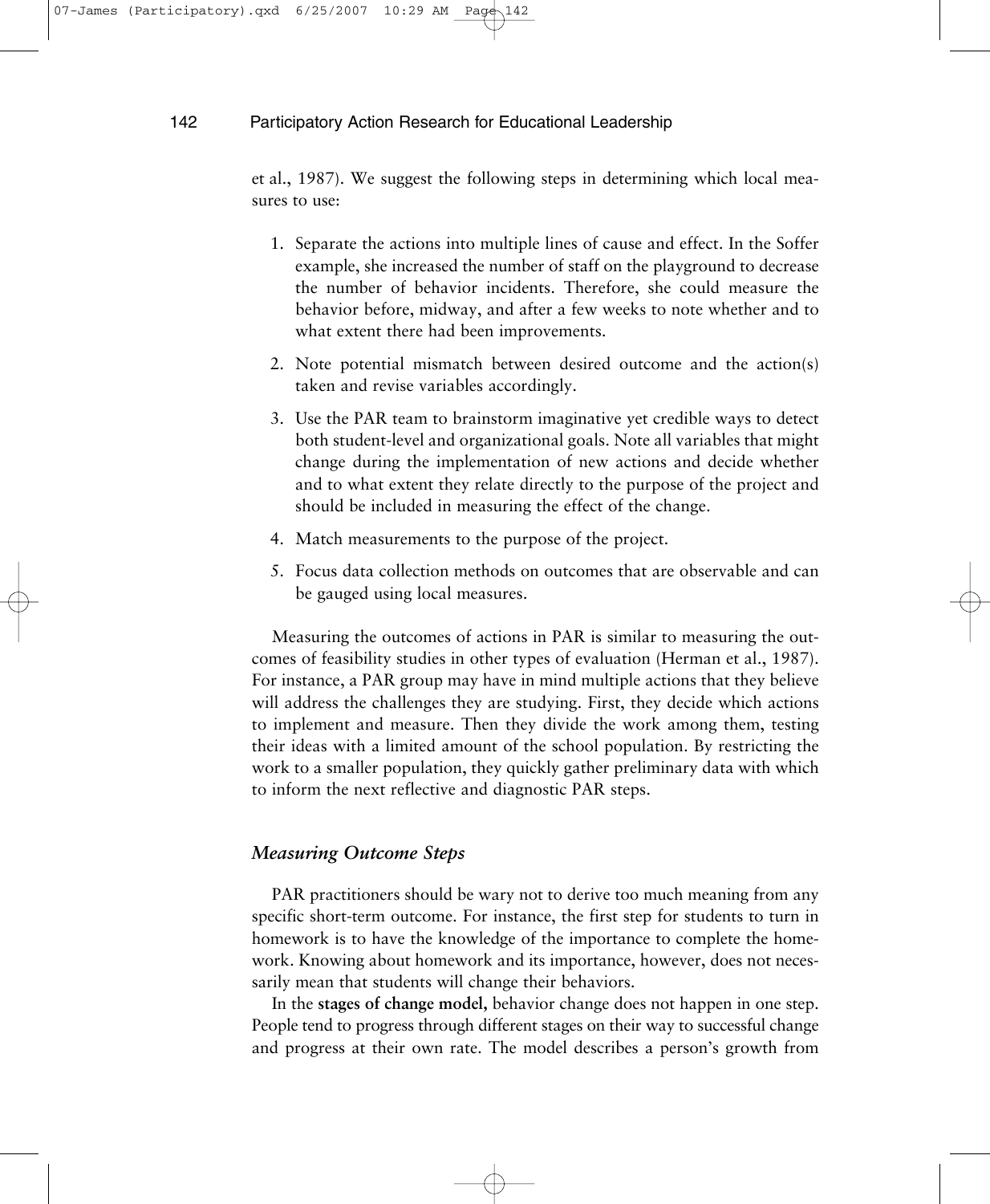awareness to taking action. These stages help to illustrate possible areas for measurement. Referring to the work about changing addictive behaviors (Prochaska, Norcross, & DiClemente, 1994), social scientists widely agree that change can be viewed along a continuum. At one end is "no knowledge of a situation or the desire to take action," and at the other is "full knowledge of the situation with successful outcomes of sustained actions over time." The scale established by the stages of change outlines specific, measurable steps using interview, focus group, or self-report survey data. Though it may not characterize every educational program, it can be massaged as a guideline for growth.

*Precontemplation:* at this stage the stakeholders (teachers, students, etc.) either do not have the knowledge or the intention to take action. *No* action is expected within the next 6 months.

*Contemplation:* the stakeholders feel they have the knowledge they need and they intend to take action within the next 6 months.

*Preparation:* the stakeholders intend to take action within the next 30 days, and some measurable, behavioral steps have been taken in this direction.

*Action:* Beginning measurable outcomes have been achieved. An example at this stage would be a student whose work shows progress but has not yet increased significantly, such as a grade level of growth.

*Maintenance*: the equivalent of this stage in education would be the successful completion of the actions as designed, or academic attainment equal to anticipated grade level, for more than 6 months, and so on.

*Termination:* The PAR practitioners possess full knowledge of the issue and feel that they sufficiently advanced the educational practice in their school while solving the problem researched throughout the study. The team is completely confident that there is little chance of reoccurrence.

Once a PAR team has decided upon the variables that measure the actions and logically lead to the desired improvements, they implement standard research practices to capture evidence. A final checklist, as an overview from previous chapters, reminds them to

- Simplify all data collection methods whenever possible.
- Create flexible procedures that take the culture and relative sophistication of the school population in mind.